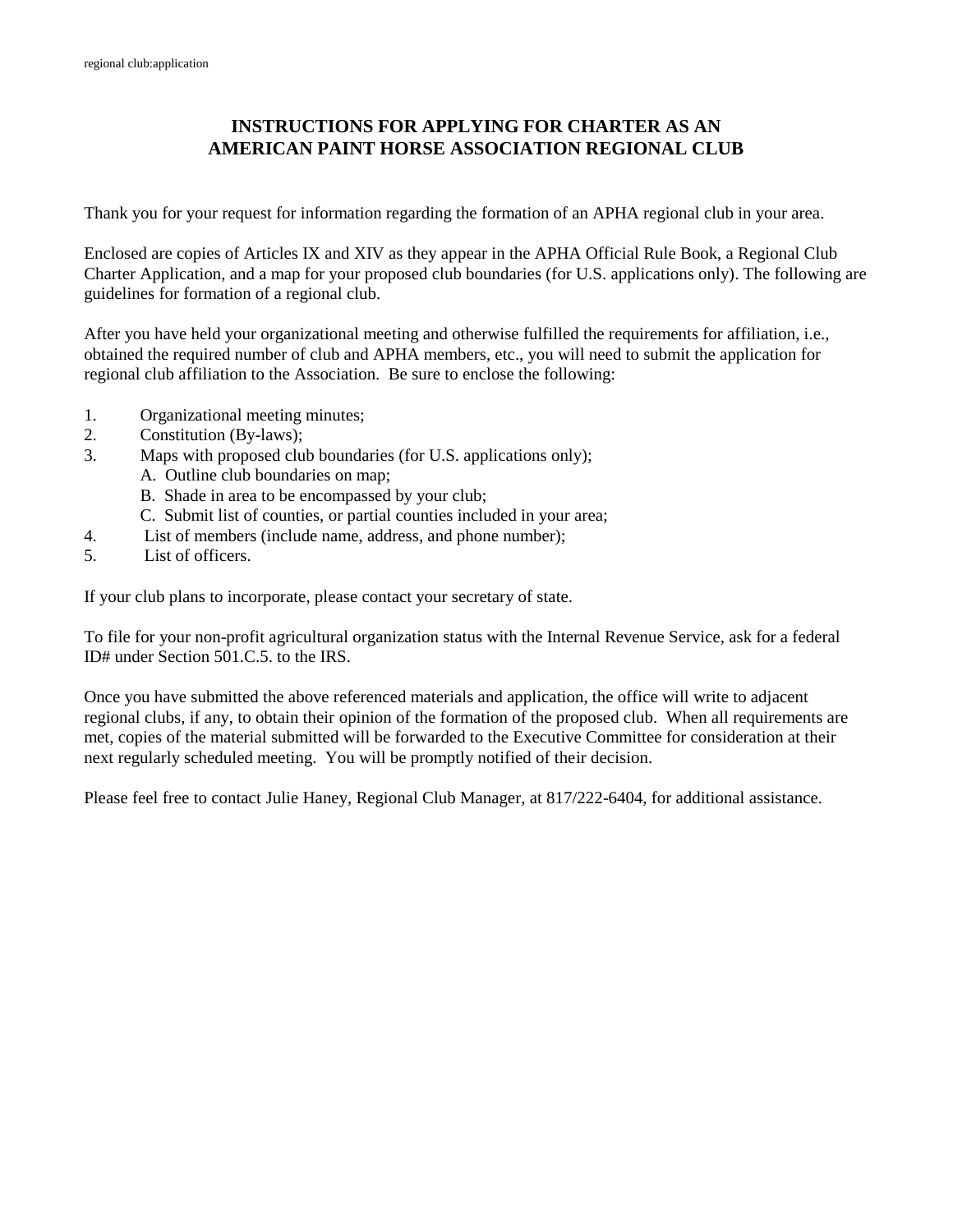### **AMERICAN PAINT HORSE ASSOCIATION ARTICLE IX (Effective January 1, 2007) Regional Clubs**

SECTION 1. Only the APHA is empowered to use the term Association in its title with exception of those clubs who had the term in title or name prior to the adoption of this rule.

SECTION 2. All charters shall be referred to as Regional Clubs and shall be under the supervision of the APHA through the Executive Committee and the Regional Club Department.

SECTION 3. Constitutions, By-Laws and rules of each regional club must conform to the state laws of Incorporation and be consistent with the APHA By-Laws and rules by following standard procedures as set forth by the APHA. These standard procedures/rules may be obtained from the Regional Club Coordinator of the APHA. Regional clubs must revise/amend their By-Laws and rules as the Regional clubs must revise/amend their By-Laws and rules as the APHA By-Laws and rules are revised/amended.

- A. Regional clubs must be formed and maintained only for advancing and promoting the Paint Horse through the ideals of the APHA including good horsemanship and good sportsmanship.
- B. Regional club By-Laws shall include but are not limited to the following:
	- 1. Name, location, purpose and corporate seal;
	- 2. Membership, annual membership meetings and quorum;
	- 3. Board of Directors and duties of the board;
	- 4. Officers and duties of the Officers;
	- 5. Election of Directors and Officers;
	- 6. Amendments;
	- 7. Indemnification; and
	- 8. Dissolution.

SECTION 4. Any group desiring to charter a regional club should obtain an application for regional club affiliation and an information packet from the Regional Club Coordinator of the APHA that will contain step by step instructions on how to proceed with the petition of charter for regional club status. Regional clubs must have and maintain a minimum of twenty (20) members, ten (10) of whom are members in good standing of the APHA. In no case shall a club be formed that infringes on or that might create an adverse effect on an existent regional club.

- A. Applications for charters shall be reviewed by the Regional Club Department with recommendations for approval/denial being forwarded to the Executive Committee. Final approval/denial of charter applications rest solely with the Executive Committee.
- B. No club shall receive final approval until after thirty (30) days after the name and location of the proposed club has been published in the Paint Horse Journal.
- C. Regional club By-Laws or rules must set forth the following mandatory procedures which must be enforced. Failure to do so may result in the withholding of future show approvals.
	- 1. Hold annual election of officers and directors, the results of which must be submitted to APHA by January 1st each year and to each club member within thirty (30) days of the election.
		- a. Allow only persons with current membership in the club to vote in elections.
	- 2. Indicate date of regularly scheduled annual membership meeting and set forth procedures for notification of members.
	- 3. Require treasurer to present a financial report of all meetings and prepare an annual budget and/or year-todate financial report to all members accounting for all funds generated by the club and special interest groups.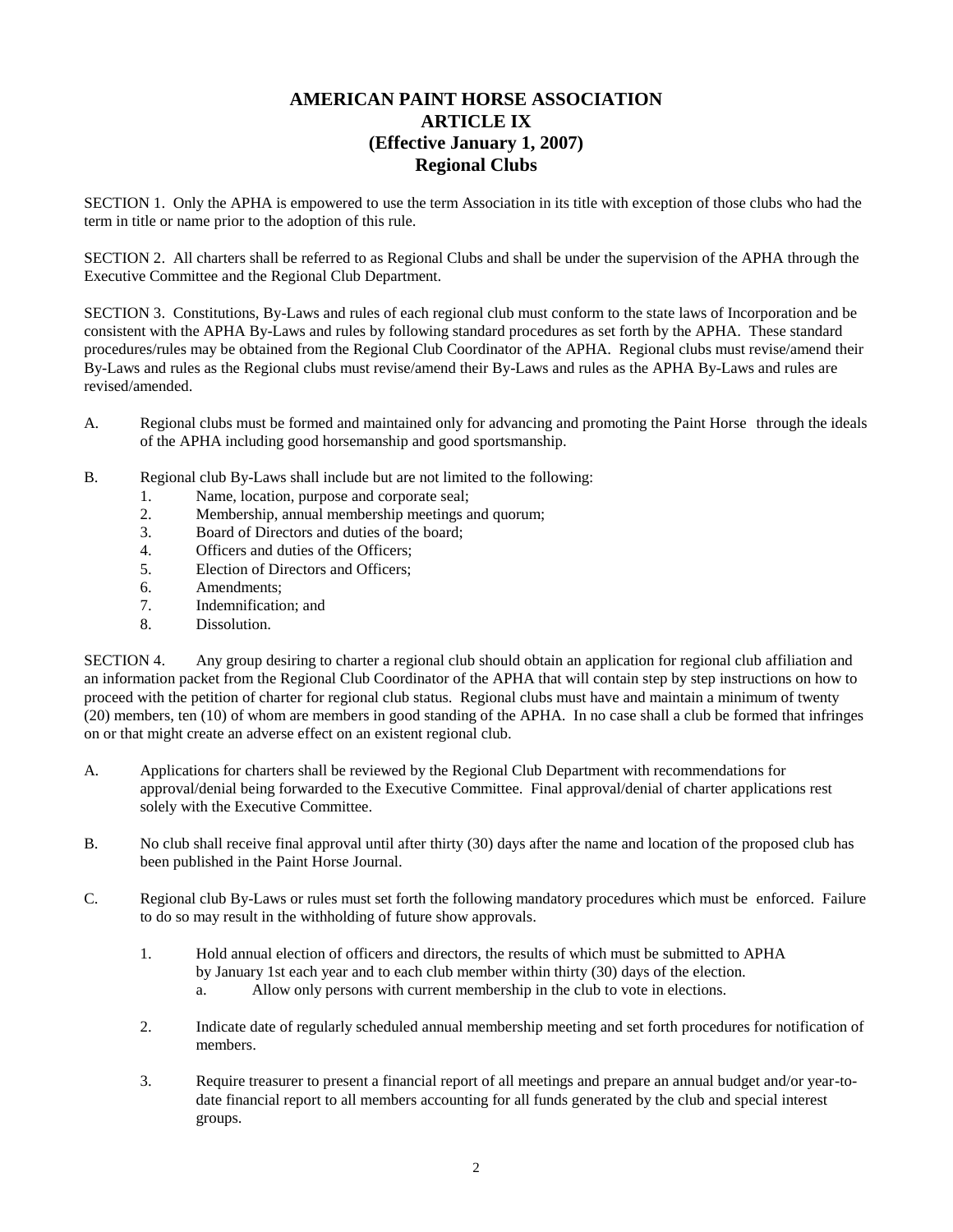- 4. Establish rules for year-end point tabulation for year-end awards prior to the point earning period which can not be awards prior to the point earning period which can not be altered during or after that point earning period has been completed.
	- a. Allow point accumulation only after club dues have been paid.

SECTION 5. Once a charter is granted to a regional club, it is automatically renewed yearly provided the club continues to meet specific requirements and demonstrates a minimal level of activity.

- A. Specific requirements and activity levels shall include but are not limited to the following:
	- 1. Maintain a membership of twenty (20) members, ten (10) of whom are members of the APHA;
	- 2. Submit a list of members and a copy of the club By-Laws and the previous year's annual financial statement, which includes a listing of all income and expenditures, by May  $1<sup>st</sup>$  of each year; and
	- 3. Provide a minimum of two (2) club approved or sponsored shows or trail rides, or APHA approved horse or specialty shows per year. See Guidelines for Regional Club Sponsored APHA Approved Trail Rides on page 278.
		- a. See fee schedule for Trail Ride Application fees, if held in lieu of an approved show.

SECTION 6. The Regional Club Department shall conduct five (5) year reviews of regional club By-Laws, membership and activity levels to assure that the By-Laws and rules are current, requirements and activity levels of regional clubs are being met.

SECTION 7. Failure to meet and maintain the specific requirements and activity levels necessary for maintaining a regional club charter may result in the revocation of the club charter by the Executive Committee. Failure to respond to the APHA request for information/corrections within ninety (90) days of the written notice will result in requests for future horse shows being denied until said information has been received. Failure to respond to the APHA's second request of information within ninety (90) days of the written request may result in the recommendation to the Executive Committee to revoke the regional club charter.

#### **ARTICLE XIV International Associations**

SECTION 1. The American Paint Horse Association may from time to time, recognize two types of international associations, which have as their purpose the promotion of the American Paint Horse.

- A. International members who desire to promote the Paint horse and be affiliated with the APHA as a regional club, but that do not register horses in an approved stud book.
- B. International associations that do register and maintain a stud book registry, and be affiliated with APHA and have its horses fall under the provisions of Rule RG-021. Guidelines for recognized International affiliation may be obtained from the APHA.

SECTION 2. Applications for international Regional Club affiliation for charter with the APHA must be submitted in the English language and follow the same guidelines for recognized International affiliation.

- A. Members of all recognized international regional clubs approved for charter shall remained governed by American Paint Horse Association By-laws, Rules and Regulations.
- B. Exceptions to these required guidelines may be granted by the Executive Committee as deemed in the best interest of the APHA. (See back of rule book for list of international affiliates.)

SECTION 3. Application for recognized affiliation with APHA by an international association that maintains a stud book, for the purpose of promoting registered American Paint Horses, shall include a copy of that association's by-laws, rule book and stud book (all in the English language) and shall be updated annually. The APHA Executive Committee shall separately determine if the stud book will be accepted for consideration under Rule RG-021 (international appendix registry.)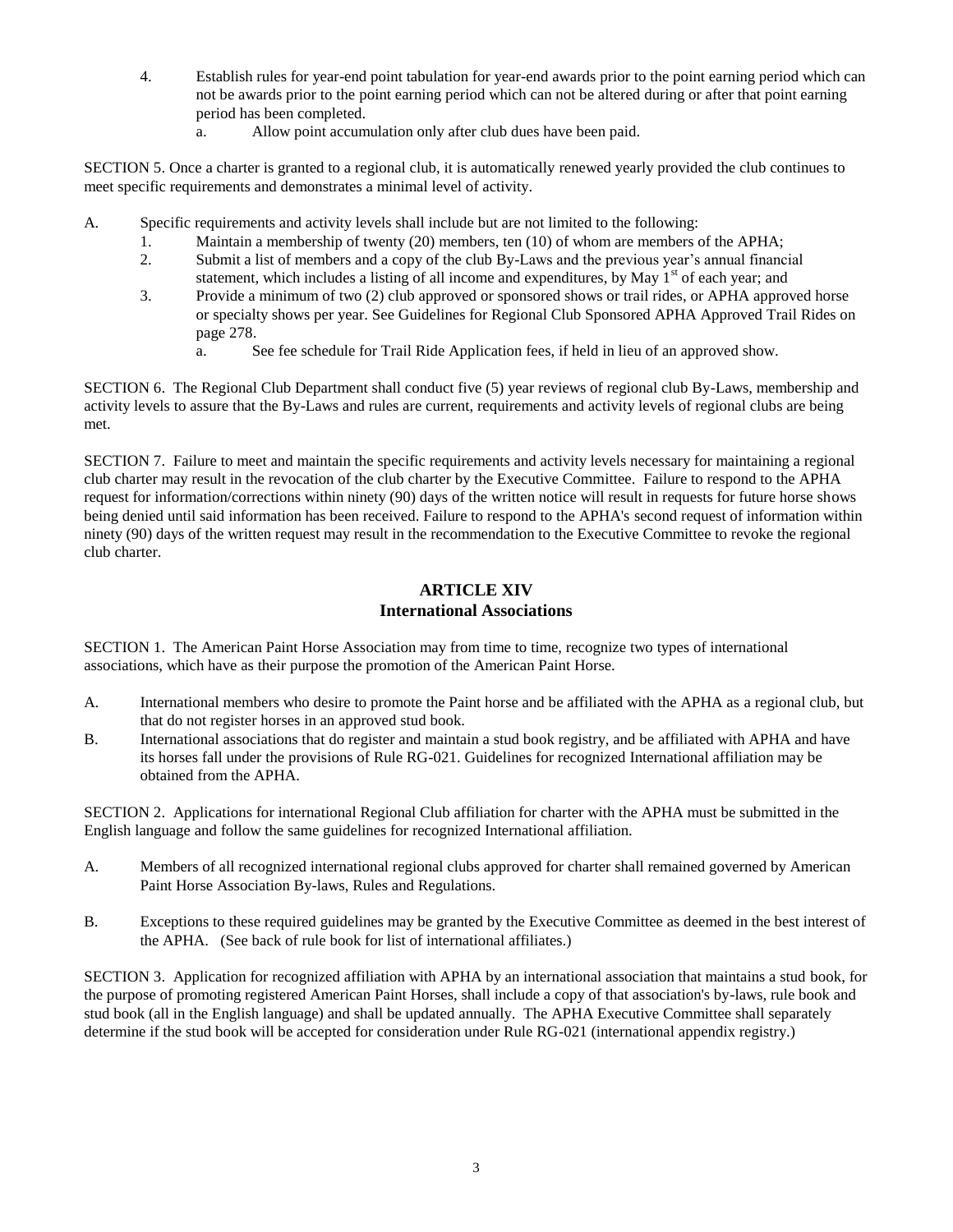# **AMERICAN PAINT HORSE ASSOCIATION REGIONAL CLUB CHARTER APPLICATION**

| Proposed name of club:<br>(Must include name of state or other geographic location in which club is located)                                                                 |                       |             |  |  |  |  |
|------------------------------------------------------------------------------------------------------------------------------------------------------------------------------|-----------------------|-------------|--|--|--|--|
| Complete business address:                                                                                                                                                   |                       |             |  |  |  |  |
| Acting chairperson (or officer in charge):                                                                                                                                   |                       |             |  |  |  |  |
| Address:                                                                                                                                                                     |                       |             |  |  |  |  |
| $Fax: __________$                                                                                                                                                            |                       |             |  |  |  |  |
|                                                                                                                                                                              |                       |             |  |  |  |  |
| (Attach map with boundaries & counties identified)                                                                                                                           |                       |             |  |  |  |  |
|                                                                                                                                                                              |                       |             |  |  |  |  |
| Do your proposed boundaries overlap an existing regional club?                                                                                                               |                       |             |  |  |  |  |
| If Yes, List number of clubs, distances, geographical barriers, etc.:                                                                                                        |                       |             |  |  |  |  |
| How many regional clubs surround your proposed boundaries?<br>How many of your members are involved in other regional club activities?                                       |                       |             |  |  |  |  |
| Have you notified surrounding regional clubs of your intent to form a new club?                                                                                              |                       |             |  |  |  |  |
| List areas in which your club plans to promote the Paint Horse:                                                                                                              | __APHA Approved Shows | Trail Rides |  |  |  |  |
| Paint-O-Ramas<br>Social Activities                                                                                                                                           | Open Shows            | Other       |  |  |  |  |
|                                                                                                                                                                              |                       |             |  |  |  |  |
| Is there a facility available within your proposed boundaries to hold your horse shows? Yes: _____                                                                           |                       |             |  |  |  |  |
| Are APHA approved horse shows currently being held within your proposed boundaries? Yes: _____<br>Does your group plan on holding any shows outside its proposed boundaries? | Yes: $\_\_$           | No:         |  |  |  |  |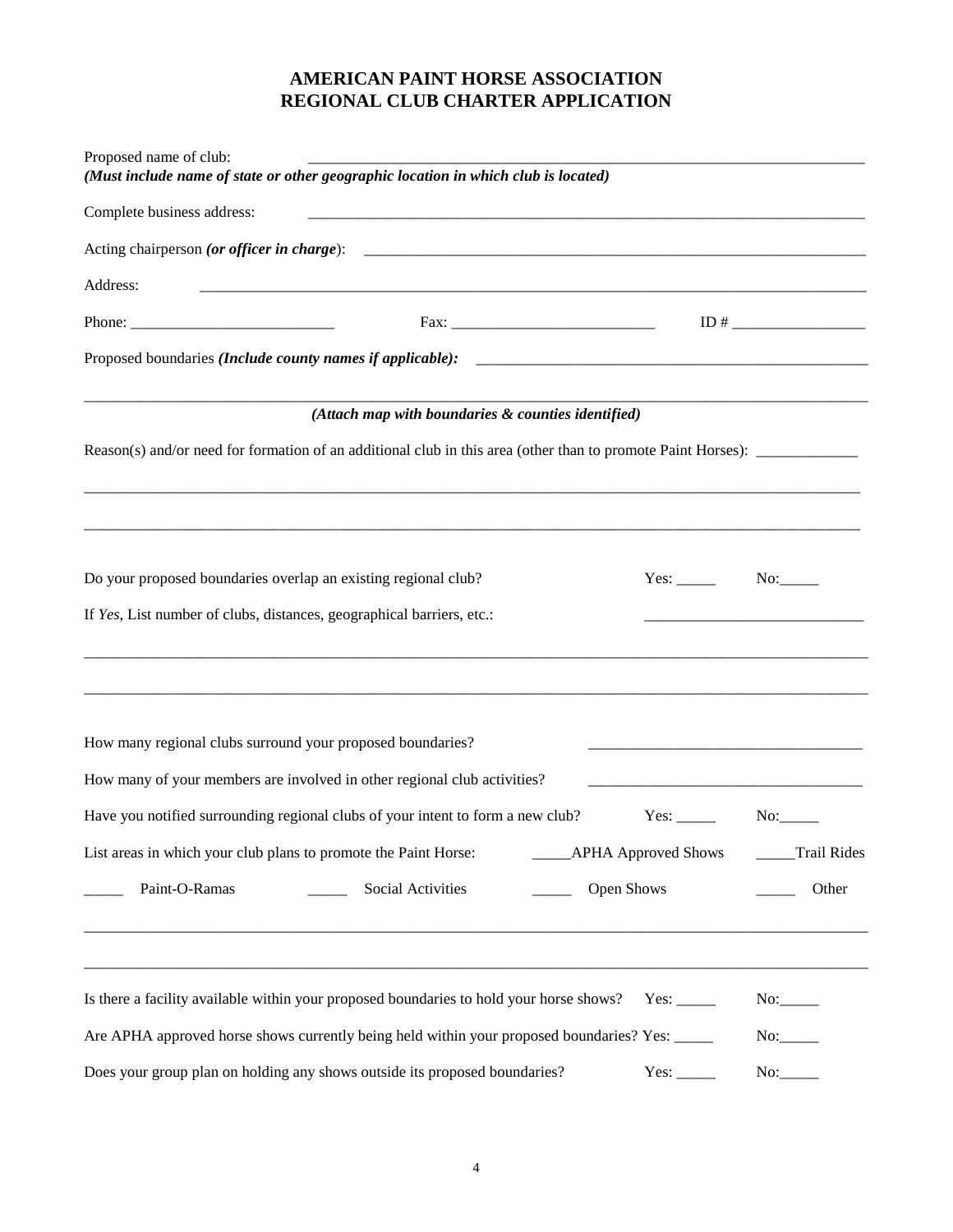# **LIST OF OFFICERS**

|          |                   | <b>OTHER OFFICERS:</b> |  |  |
|----------|-------------------|------------------------|--|--|
|          |                   |                        |  |  |
|          |                   |                        |  |  |
|          |                   |                        |  |  |
|          |                   |                        |  |  |
|          |                   |                        |  |  |
|          |                   |                        |  |  |
|          |                   |                        |  |  |
|          |                   |                        |  |  |
| Address: | City: State: Zip: |                        |  |  |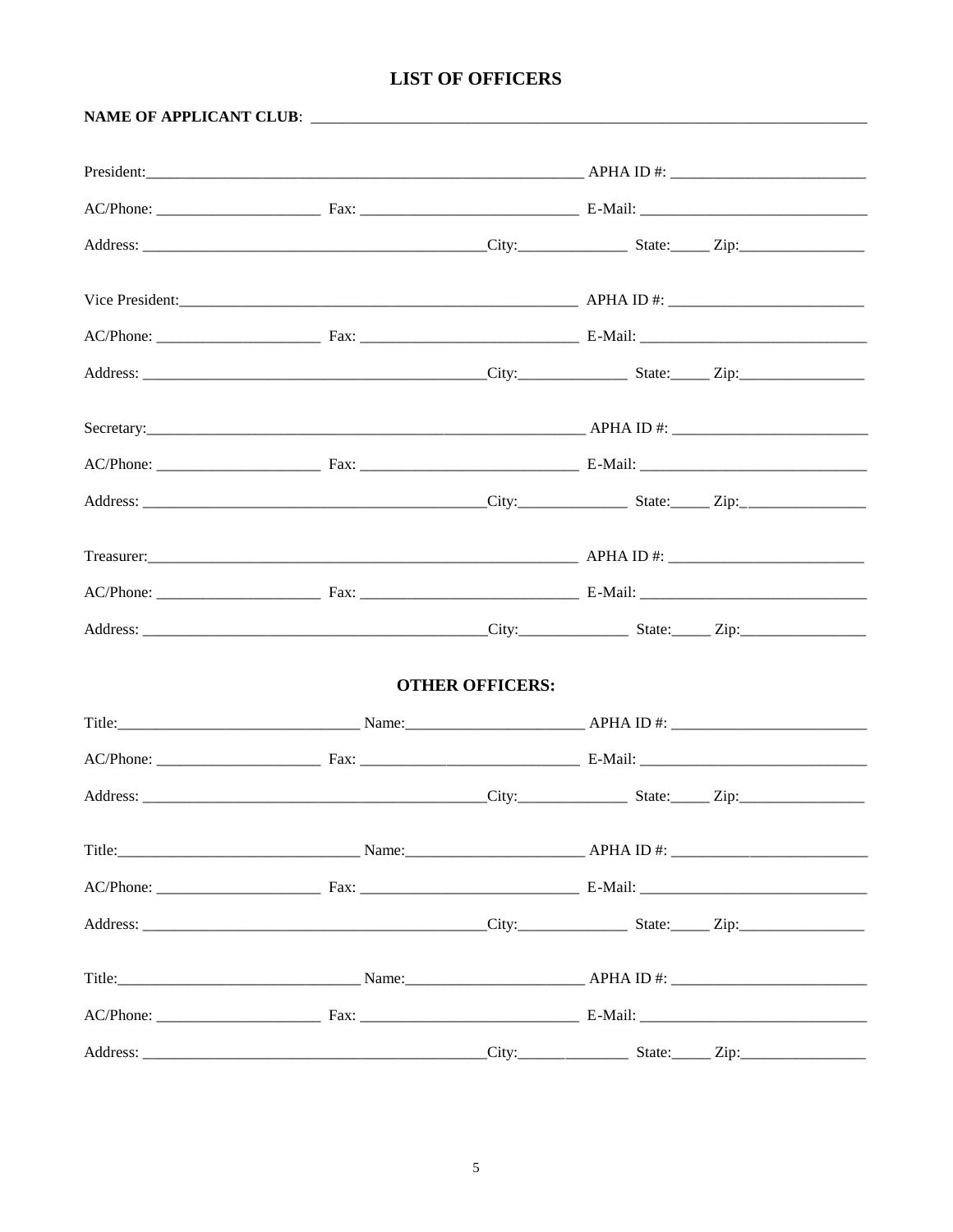#### **MEMBERSHIP LIST** (Minimum requirement--Have and maintain 20 members, 10 of whom are APHA members.)

| <b>NAME</b> | <b>ADDRESS</b> | <b>APHA ID#</b> |
|-------------|----------------|-----------------|
| 1.          |                |                 |
|             | 2.             |                 |
|             |                |                 |
|             |                |                 |
|             | 5.             |                 |
|             | 6.             |                 |
|             |                |                 |
|             |                |                 |
|             |                |                 |
|             |                |                 |
|             |                |                 |
|             |                |                 |
|             |                |                 |
|             |                |                 |
|             | 15.            |                 |
|             |                |                 |
|             |                |                 |
|             |                |                 |
| 19.         |                |                 |
| 20.         |                |                 |
|             |                |                 |
| 22.         |                |                 |
| 23.         |                |                 |
|             |                |                 |
|             |                |                 |